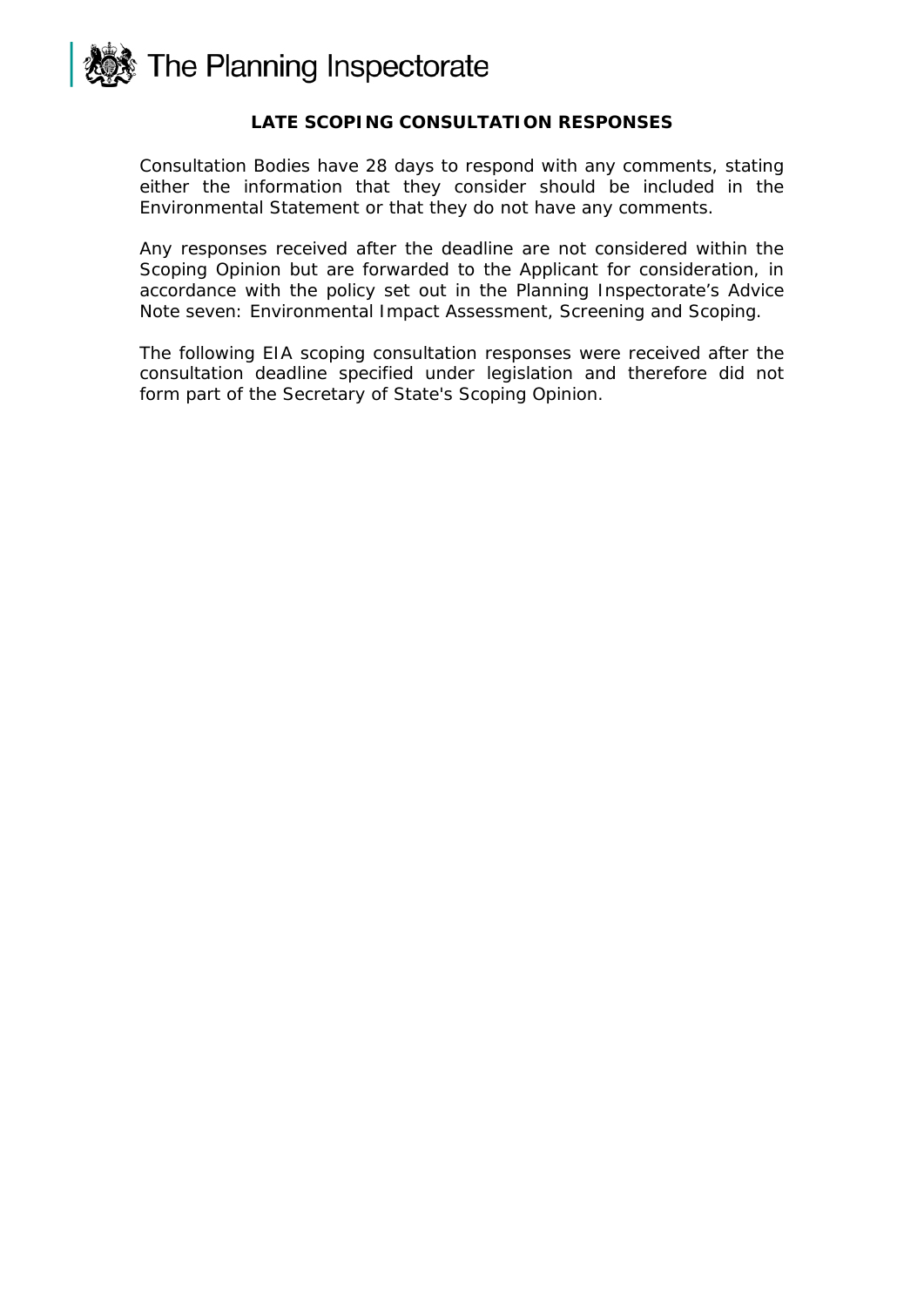# **RECOMMENDATION REPORT**

# **Application No: 17/00719/EIASCO**

| Printed:                              | 16 June 2017         | Date Authorised<br>to proceed: |                           |
|---------------------------------------|----------------------|--------------------------------|---------------------------|
| Author:                               | Aidan Dobinson Booth | $\mathbf{a}$ :                 | 0191 643 6333             |
| Date valid:                           | 17 May 2017          | Decision<br>Type:              | <b>Delegated Decision</b> |
| Target decision 21 June 2017<br>date: |                      | Ward:                          |                           |
| Date of Site<br>Visit:                |                      |                                |                           |

## **Application type: EIA Scoping opinion formal**

## **Location: A19 Downhill Lane Junction A19 South Tyneside**

#### **Proposal: Proposed junction improvement scheme**

Applicant: Planning Inspectorate, FAO Richard Kent 3D Temple Quay House Temple Quay Bristol BS1 6PN

## **RECOMMENDATION:** EIA Scoping Opinion Given

#### **INFORMATION**

### Description of the Site

The site is Downhill lane junction and it is located within South Tyneside, approximately 5km south of the Tyne Tunnel entrance at Jarrow. It lies in a narrow belt of countryside that separates the urban areas of South Tyneside and Sunderland. The next junction is 1km to the north at Testos.

Residential areas lie close to the Testos junction, at Fellgate and Hedworth to the northwest, and Boldon Colliery to the north east. A business park lies adjacent to the Testos junction to the east. Two farms (West House Farm and Make-Me—Rich Farm)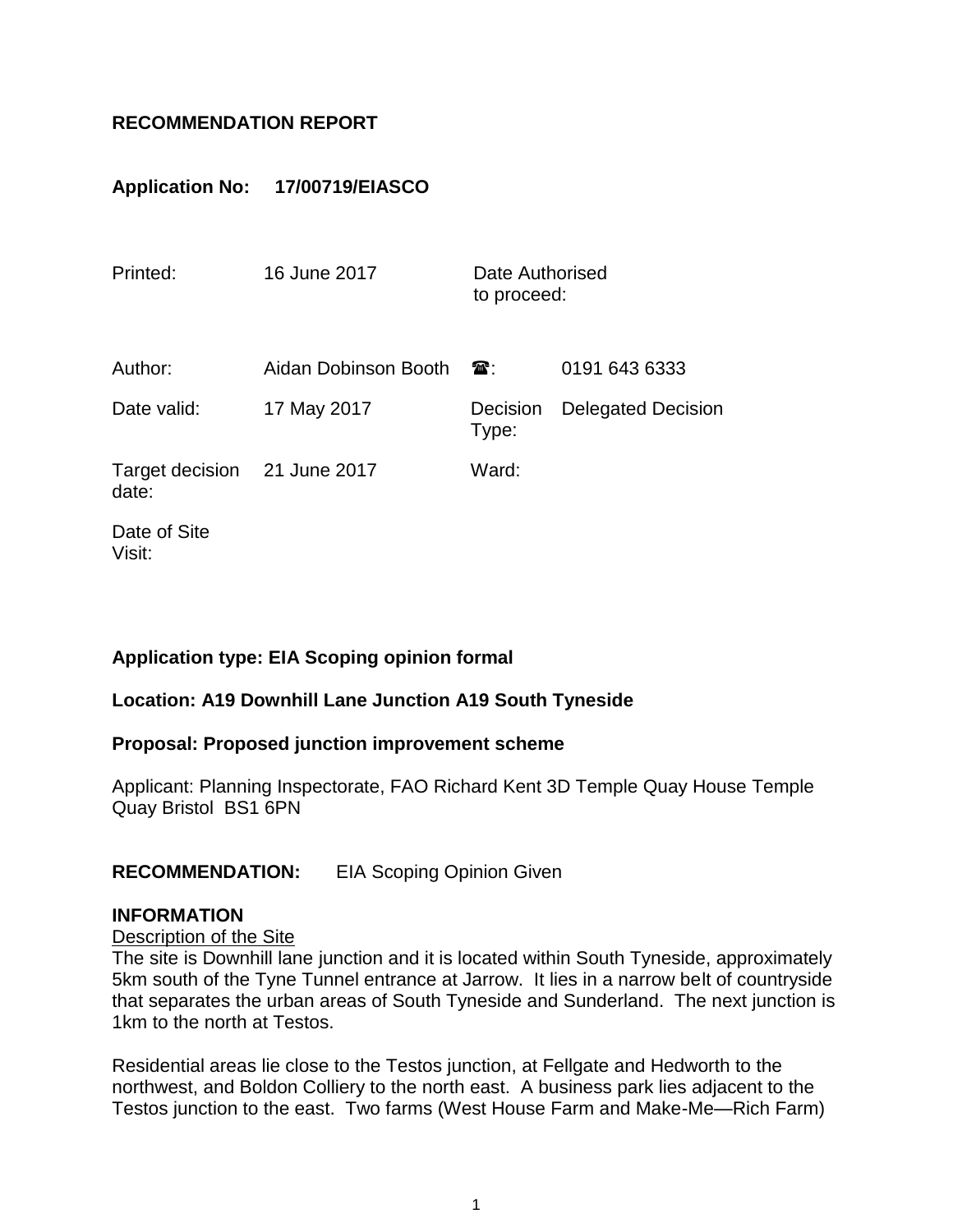lie just west of the A19. Southeast of Downhill Lane junction is the residential area of Town End Farm.

### Description of the Proposal

The applicant has asked the Secretary of State for its opinion to the information to be provided in an Environmental Statement.

The application is by Highways England for an Order Granting Development Consent for the A19 Downhill Junction Improvement. The Secretary of State has identified North Tyneside as a Consultation Body, which must be consulted before he adopts his Scoping Opinion. The Secretary of State has asked that North Tyneside Council inform him either what information should be provided in the Environmental Statement, or alternatively confirm that North Tyneside do not have any comments.

Relevant Planning History None.

### Government Policy

Town and Country Planning (Environmental Impact Assessment) Regulations 2011 Town and Country Planning (Environmental Impact Assessment) (Amendment) Regulations 2015

National Planning Practice Guidance (NPPG) (As amended)

#### Development Plan

North Tyneside Unitary Development Plan (adopted March 2002). Direction from Secretary of State under paragraph 1(3) of Schedule 8 of Town and Country Planning and Compulsory Purchase Act 2004 in respect of policies in the North Tyneside UDP (August 2007).

#### Consultations/representations

Internal Consultees

Highway Network Manager

This is a scoping application for and Environmental Impact Assessment for a proposed junction improvement scheme at the A19 Downhill Lane Junction in South Tyneside. There impact of the scheme is unlikely to be severe on the local highway network in North Tyneside and as such there are no comments to make on the scoping of the EIA.

Manager of Environmental Health (Pollution) No response received.

External Consultees None.